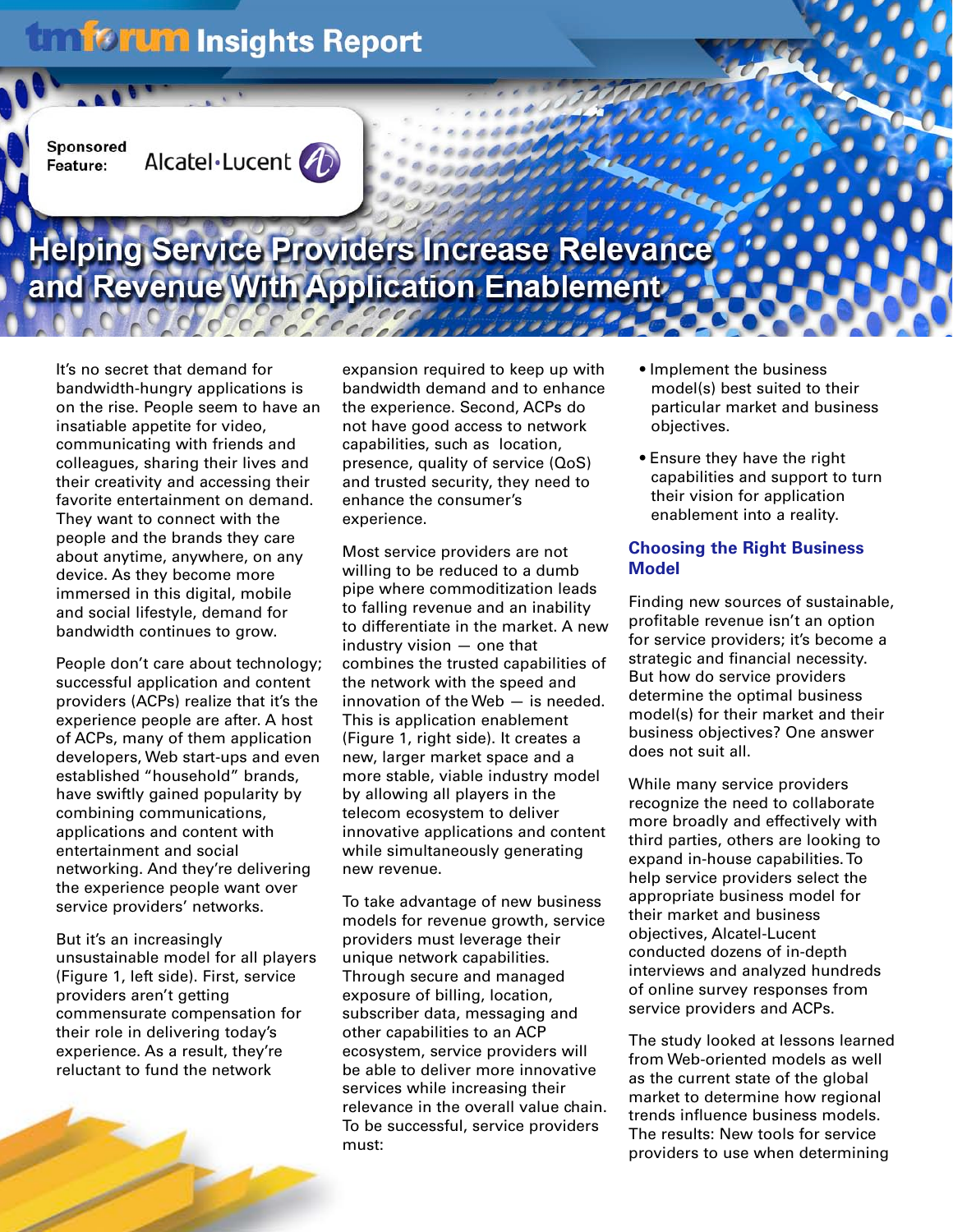which ACPs to collaborate with and which business models will generate the highest level of return. The research also found that emerging industry norms for working with third-party ACPs include:

- 70/30 revenue sharing between ACPs and service providers.
- Simple, published rules with limited commercial assessment.
- Greater ACP control over branding, pricing and promotion.

ACPs indicated a strong pent-up demand for network services and a willingness to pay for value-added network capabilities, such as subscriber preferences, location and QoS.

Knowledge of these emerging trends and lessons learned has allowed Alcatel-Lucent to develop a set of common questions to help service providers determine the specifics of new business model(s) between themselves and ACPs:

- Who owns the end customer? Is it a retail or a wholesale approach?
- Are ACPs supported using common (standard) or one-off (non-standard) approaches?
- What is the primary source of revenue generation?
- How many ACP partners will be supported?
- Does the service provider interact directly with ACPs?
- What is the service provider's level of involvement in areas, such as capability enablement, partner ecosystems and customer care?

In addition to considering which business models are most applicable and most relevant to their market and their business objectives, service providers must also explore how to turn the vision for application enablement into a reality.

### **Turning the Vision for Application Enablement into a Reality**

Today, there's a gap between service providers and ACPs. The situation is sometimes likened to a "walled garden" where the bulk of service innovation takes place inside the service provider organization. As service providers face increasing competition and a need to create new revenue, they are beginning to see the value of working more collaboratively with ACPs and of exposing their network capabilities in a managed and controlled way. And they recognize that a more open, secure and interoperable approach will help accelerate time-to-market and increase flexibility.

One of the ways Alcatel-Lucent addresses interoperability is through support for the GSM Association (GSMA) Rich Communication Suite (RCS). Alcatel-Lucent sees RCS as an enabler of innovative applications

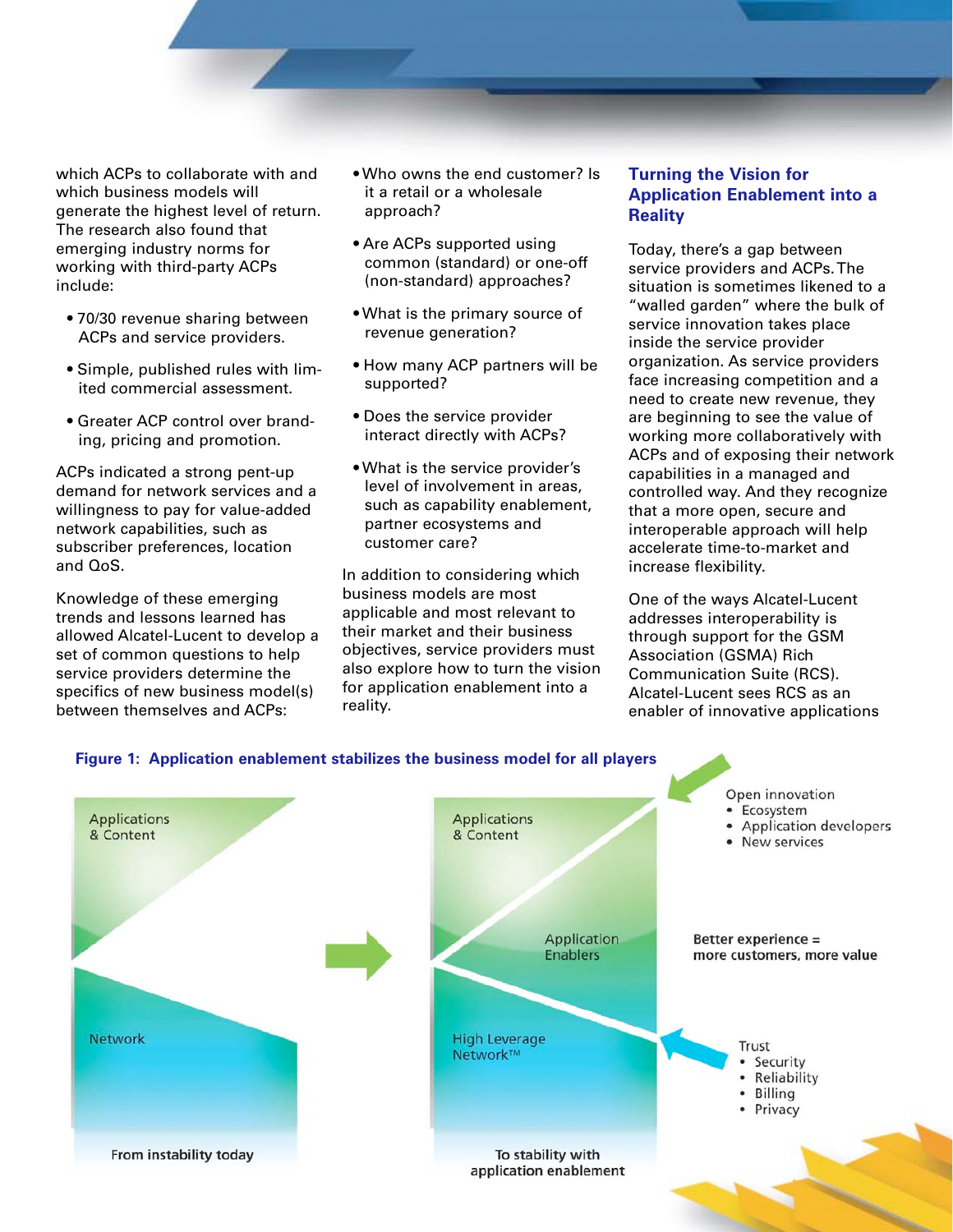and not simply as a service. By providing APIs that allow capabilities, such as presence and network address books, to be integrated with other applications, Alcatel-Lucent significantly extends the potential to innovate "on top of" RCS and enable the digital, mobile and social lifestyle people want. That potential could include the ability to publish videos to a social networking or a blog page from a smartphone while on the move, to spontaneously call friends through a contacts widget on a personal Web page or to chat with fellow players during an interactive gaming session.

Attracting and working with ACPs can be crucial to turning the application enablement vision into a reality. In order for service providers to work more closely with ACPs, they must address the ACPs' need to reach the broadest possible audience. Aggregation across service providers helps stimulate market demand. Consider, for example, Short Message Service (SMS) text messaging. It only became highly successful when it could be used across service providers. The same model applies to other network capabilities.

Alcatel-Lucent provides the platform to enable the openness needed for aggregation and is further supporting cross-service provider aggregation through the Alcatel-Lucent Open API Service. The Alcatel-Lucent Open API Service gives ACPs simplified access to rich network assets through common APIs that are based on industry standards. ACPs can write applications that include differentiating capabilities yet still have their applications work across

different networks without having to navigate complex technical and business relationships with each service provider. Alcatel-Lucent APIs will not only comply with the GSMA OneAPI initiative, they are already moving beyond to offer additional control of key capabilities, such as location accuracy and response times.

The Alcatel-Lucent Open API Service supports the most popular API, location, for the Sprint® network in North America. In its June 1, 2009 press release, Sprint explained that its platforms "protect the privacy and security of Sprint customers while offering third-party mobile, Web, WAP, SMS, and widget developers a consistent way to create applications that use the customer's location information with prior permission to provide customized information and services." Kevin Packingham, senior vice president of Product and Technology Development for Sprint, summarized the goal behind the Sprint developer program. "We want developers to have the tools they

need to create useful, engaging and exciting applications for our customers – whether they're for individuals and families or small business and enterprise customers," he said.

The possibilities for innovative applications that incorporate location are almost limitless from location-based mobile marketing campaigns to social networking applications that help friends find friends to interactive geo-tag games. As Alcatel-Lucent adds APIs for communications, context, content and control capabilities, the potential for more personalized, targeted and appealing applications increases. The mobile concierge scenario is just one example.

As service providers adopt new business models and industry initiatives, a comprehensive set of Professional Services can help them optimize valuable resources, such as time and money. With newly gained knowledge of automated and standardized processes for

## **The GSMA and Its Initiatives**

The GSMA is a mobile industry association composed of nearly 800 mobile operators and more than 200 companies involved in the broader mobile business. Its mission is to enable the creation of services that allow people to "readily and affordably connect to and use the services they desire, anywhere, anytime".

The goal of the GSMA RCS Project is to accelerate the introduction of IP Multimedia Subsystem (IMS) applications over mobile networks. It does not define standards or implementation. Instead, it focuses on the end-user experience, interconnection and interoperability requirements for a core set of rich communication capabilities, including enhanced address book, rich calling and rich messaging.

The GSAM OneAPI initiative aims to provide a commonly supported, lightweight Web API that will reduce the time and effort needed to create applications and content that are portable across mobile operators.

Source: http://www.gsmworld.com/